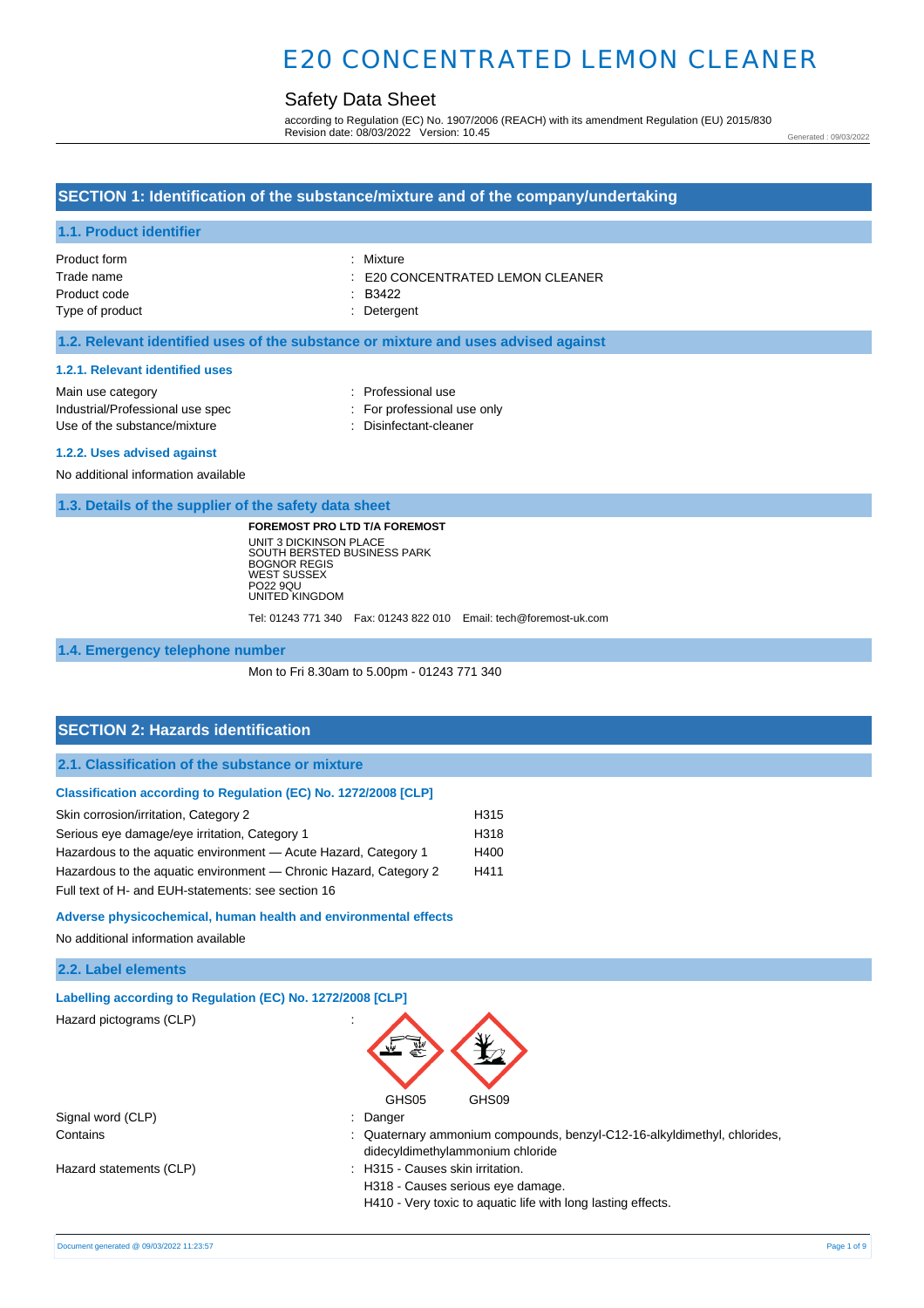# Safety Data Sheet

according to Regulation (EC) No. 1907/2006 (REACH) with its amendment Regulation (EU) 2015/830

| Precautionary statements (CLP) | : P264 - Wash hands thoroughly after handling.                                       |
|--------------------------------|--------------------------------------------------------------------------------------|
|                                | P273 - Avoid release to the environment.                                             |
|                                | P280 - Wear eye protection, protective gloves.                                       |
|                                | P302+P352 - IF ON SKIN: Wash with plenty of soap and water.                          |
|                                | P305+P351+P338 - IF IN EYES: Rinse cautiously with water for several minutes. Remove |
|                                | contact lenses, if present and easy to do. Continue rinsing.                         |
|                                | P362+P364 - Take off contaminated clothing and wash it before reuse.                 |
|                                | P391 - Collect spillage.                                                             |
|                                |                                                                                      |

### **2.3. Other hazards**

No additional information available

## **SECTION 3: Composition/information on ingredients**

### **3.1. Substances**

#### Not applicable

#### **3.2. Mixtures**

| <b>Name</b>                                                               | <b>Product identifier</b>                                                                               | $\frac{9}{6}$ | <b>Classification according to</b><br><b>Regulation (EC) No. 1272/2008</b><br><b>[CLP]</b>                                            |
|---------------------------------------------------------------------------|---------------------------------------------------------------------------------------------------------|---------------|---------------------------------------------------------------------------------------------------------------------------------------|
| Alcohol Alkoxylate                                                        | CAS-No.: 166736-08-9<br>REACH-no: Exempt/Polymer                                                        | $1 - 5$       | Acute Tox. 4 (Oral), H302<br>Eye Dam. 1, H318                                                                                         |
| Quaternary ammonium compounds, benzyl-C12-16-<br>alkyldimethyl, chlorides | CAS-No.: 68424-85-1<br>EC-No.: 270-325-2<br>REACH-no: 01-2119965180-<br>41                              | $1 - 5$       | Acute Tox. 4 (Oral), H302<br>Skin Corr. 1B, H314<br>Eye Dam. 1, H318<br>Aquatic Acute 1, H400 (M=10)<br>Aquatic Chronic 1, H410 (M=1) |
| didecyldimethylammonium chloride                                          | CAS-No.: 7173-51-5<br>EC-No.: 230-525-2<br>EC Index-No.: 612-131-00-6<br>REACH-no: 01-2119945987-<br>15 | $1 - 5$       | Acute Tox. 4 (Oral), H302<br>Skin Corr. 1B, H314<br>Eye Dam. 1, H318<br>Aquatic Acute 1, H400 (M=10)<br>Aquatic Chronic 2, H411       |

| <b>Specific concentration limits:</b> |                                                  |                                                                                                               |
|---------------------------------------|--------------------------------------------------|---------------------------------------------------------------------------------------------------------------|
| <b>Name</b>                           | <b>Product identifier</b>                        | <b>Specific concentration limits</b>                                                                          |
| Alcohol Alkoxylate                    | CAS-No.: 166736-08-9<br>REACH-no: Exempt/Polymer | l ( 1 <c 10)="" 2,="" eye="" h319<br="" irrit.="" ≤=""><math>(10 &lt; C &lt; 100)</math> Eye Dam. 1, H318</c> |

Full text of H- and EUH-statements: see section 16

# **SECTION 4: First aid measures 4.1. Description of first aid measures** First-aid measures general intervals and the contract of the contract of Get medical advice/attention if you feel unwell. First-aid measures after inhalation : Remove person to fresh air and keep comfortable for breathing. First-aid measures after skin contact : Wash skin with plenty of water. First-aid measures after eye contact : IF IN EYES: Rinse cautiously with water for several minutes. Remove contact lenses, if present and easy to do. Continue rinsing. If eye irritation persists: Get medical advice/attention. First-aid measures after ingestion : Do NOT induce vomiting. Rinse mouth. Drink plenty of water. Get medical advice/attention. **4.2. Most important symptoms and effects, both acute and delayed** Symptoms/effects after inhalation : May cause respiratory irritation. Document generated @ 09/03/2022 11:23:57 Page 2 of 9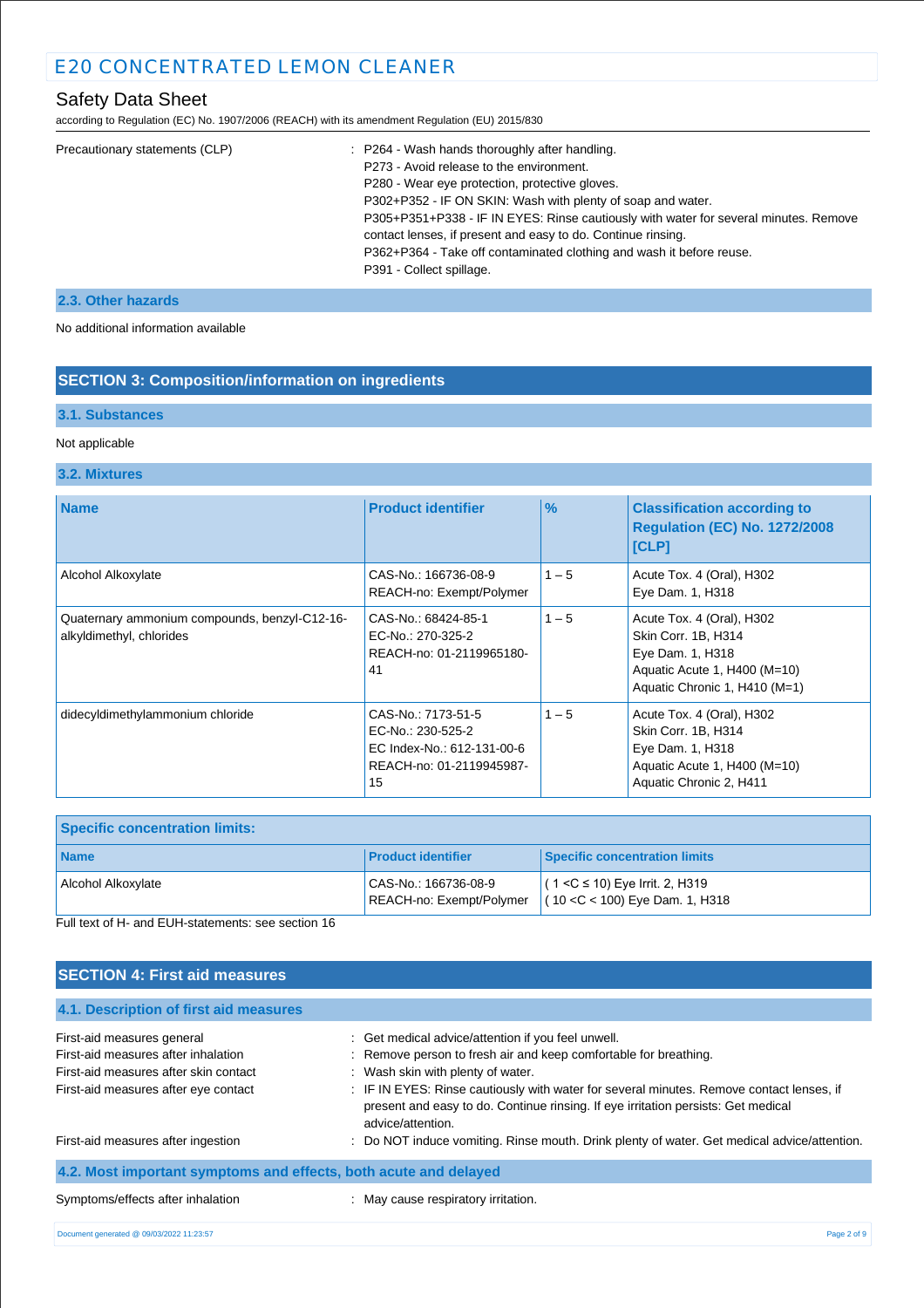# Safety Data Sheet

according to Regulation (EC) No. 1907/2006 (REACH) with its amendment Regulation (EU) 2015/830

| Symptoms/effects after skin contact | : Causes skin irritation.                                                |
|-------------------------------------|--------------------------------------------------------------------------|
| Symptoms/effects after eye contact  | : Causes serious eye damage.                                             |
| Symptoms/effects after ingestion    | : May cause gastrointestinal irritation, nausea, vomiting and diarrhoea. |

**4.3. Indication of any immediate medical attention and special treatment needed**

Treat symptomatically.

|  | <b>SECTION 5: Firefighting measures</b> |  |
|--|-----------------------------------------|--|
|  |                                         |  |

**5.1. Extinguishing media**

Suitable extinguishing media : Carbon dioxide. Dry powder. Foam.

**5.2. Special hazards arising from the substance or mixture**

No additional information available

**5.3. Advice for firefighters**

No additional information available

# **SECTION 6: Accidental release measures 6.1. Personal precautions, protective equipment and emergency procedures 6.1.1. For non-emergency personnel** Emergency procedures **Example 2018** Evacuate unnecessary personnel. **6.1.2. For emergency responders** Protective equipment **interval and the USE** Protective equipment as required. **6.2. Environmental precautions** Avoid release to the environment. **6.3. Methods and material for containment and cleaning up** For containment  $\qquad \qquad$ : Collect spillage. Methods for cleaning up : Soak up spills with inert solids, such as clay or diatomaceous earth as soon as possible.

**6.4. Reference to other sections**

For further information refer to section 8: "Exposure controls/personal protection". For further information refer to section 13.

| <b>SECTION 7: Handling and storage</b>                                                                 |                                                                                                                                                                                                       |  |  |
|--------------------------------------------------------------------------------------------------------|-------------------------------------------------------------------------------------------------------------------------------------------------------------------------------------------------------|--|--|
| 7.1. Precautions for safe handling                                                                     |                                                                                                                                                                                                       |  |  |
| Precautions for safe handling<br>Hygiene measures                                                      | : Avoid contact with skin and eyes.<br>: Do not eat, drink or smoke when using this product.                                                                                                          |  |  |
| 7.2. Conditions for safe storage, including any incompatibilities                                      |                                                                                                                                                                                                       |  |  |
| <b>Technical measures</b><br>Storage conditions<br>Incompatible products<br>Special rules on packaging | : Does not require any specific or particular technical measures.<br>: Keep container closed when not in use.<br>: Oxidizing agent. Strong acids. Strong bases.<br>: Keep only in original container. |  |  |
| 7.3. Specific end use(s)                                                                               |                                                                                                                                                                                                       |  |  |

No additional information available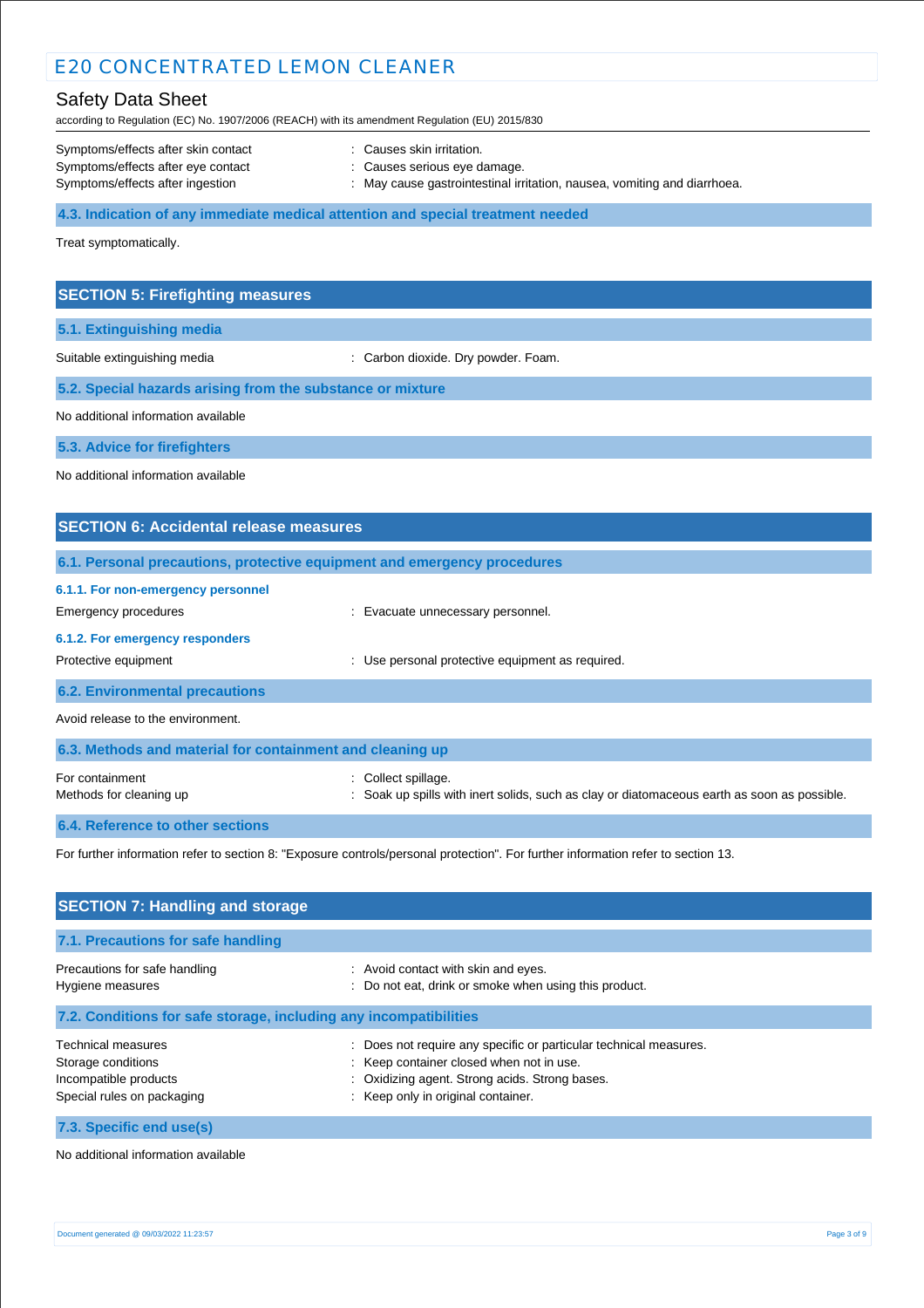# Safety Data Sheet

according to Regulation (EC) No. 1907/2006 (REACH) with its amendment Regulation (EU) 2015/830

### **SECTION 8: Exposure controls/personal protection**

#### **8.1. Control parameters**

**8.1.1 National occupational exposure and biological limit values**

No additional information available

**8.1.2. Recommended monitoring procedures**

No additional information available

#### **8.1.3. Air contaminants formed**

No additional information available

#### **8.1.4. DNEL and PNEC**

No additional information available

#### **8.1.5. Control banding**

No additional information available

**8.2. Exposure controls**

#### **8.2.1. Appropriate engineering controls**

No additional information available

## **8.2.2. Personal protection equipment**

#### **Personal protective equipment symbol(s):**



#### **8.2.2.1. Eye and face protection**

**Eye protection:** Safety glasses. EN 166

#### **8.2.2.2. Skin protection**

**Skin and body protection:** Not required for normal conditions of use

#### **Hand protection:**

Chemical resistant gloves (according to European standard EN 374 or equivalent). Nitrile rubber gloves

### **Other skin protection Materials for protective clothing:** Not required for normal conditions of use

#### **8.2.2.3. Respiratory protection**

No additional information available

#### **8.2.2.4. Thermal hazards**

No additional information available

#### **8.2.3. Environmental exposure controls**

No additional information available

| <b>SECTION 9: Physical and chemical properties</b>                                                  |
|-----------------------------------------------------------------------------------------------------|
|                                                                                                     |
| 【●】 【 】 【 】 ● 【 】 】 ① 】 ② 【 】 ① 【 】 ① 【 】 ① 【 】 ① 【 】 ① 【 】 ① 【 】 ① 【 】 ① 【 】 ① 【 】 ② 【 】 ② 【 】 ② 【 |

# **9.1. Information on basic physical and chemical properties**

#### Physical state : Liquid Appearance : Mobile liquid. Colour : light yellow.

Document generated @ 09/03/2022 11:23:57 Page 4 of 9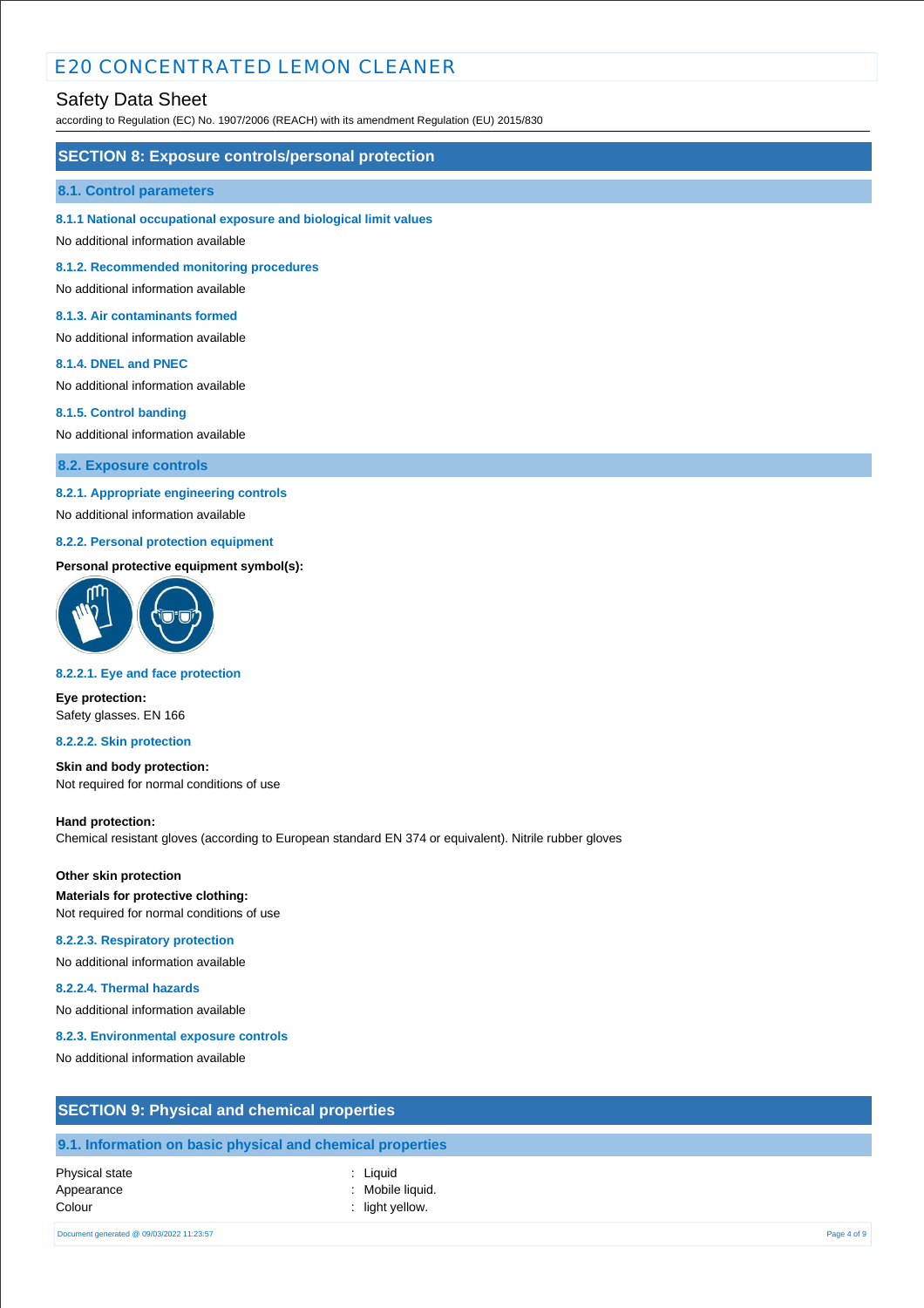# Safety Data Sheet

according to Regulation (EC) No. 1907/2006 (REACH) with its amendment Regulation (EU) 2015/830

| Odour                                           | Fresh.               |
|-------------------------------------------------|----------------------|
| Odour threshold                                 | No data available    |
| рH                                              | 10.8                 |
| Relative evaporation rate (butylacetate=1)      | No data available    |
| Melting point                                   | No data available    |
| Freezing point                                  | No data available    |
| Boiling point                                   | ≥ 100 °C             |
| Flash point                                     | No data available    |
| Auto-ignition temperature                       | No data available    |
| Decomposition temperature                       | No data available    |
| Flammability (solid, gas)                       | No data available    |
| Vapour pressure                                 | No data available    |
| Relative vapour density at 20 °C                | No data available    |
| Relative density                                | No data available    |
| Density                                         | 1.077                |
| Solubility                                      | Miscible with water. |
| Partition coefficient n-octanol/water (Log Pow) | No data available    |
| Viscosity, kinematic                            | No data available    |
| Viscosity, dynamic                              | No data available    |
| Explosive properties                            | No data available    |
| Oxidising properties                            | No data available    |
| <b>Explosive limits</b>                         | No data available    |
|                                                 |                      |

## **9.2. Other information**

No additional information available

## **SECTION 10: Stability and reactivity**

### **10.1. Reactivity**

The product is non-reactive under normal conditions of use, storage and transport.

#### **10.2. Chemical stability**

Stable under normal conditions.

**10.3. Possibility of hazardous reactions**

No dangerous reactions known under normal conditions of use.

**10.4. Conditions to avoid**

None under recommended storage and handling conditions (see section 7).

### **10.5. Incompatible materials**

None under normal use.

**10.6. Hazardous decomposition products**

Under normal conditions of storage and use, hazardous decomposition products should not be produced.

## **SECTION 11: Toxicological information**

### **11.1 Information on toxicological effects**

| Acute toxicity (oral)         | : Not classified                         |
|-------------------------------|------------------------------------------|
| Acute toxicity (dermal)       | : Not classified                         |
| Acute toxicity (inhalation)   | : Not classified                         |
| Skin corrosion/irritation     | : Causes skin irritation.<br>pH: 10.8    |
| Serious eye damage/irritation | : Causes serious eye damage.<br>pH: 10.8 |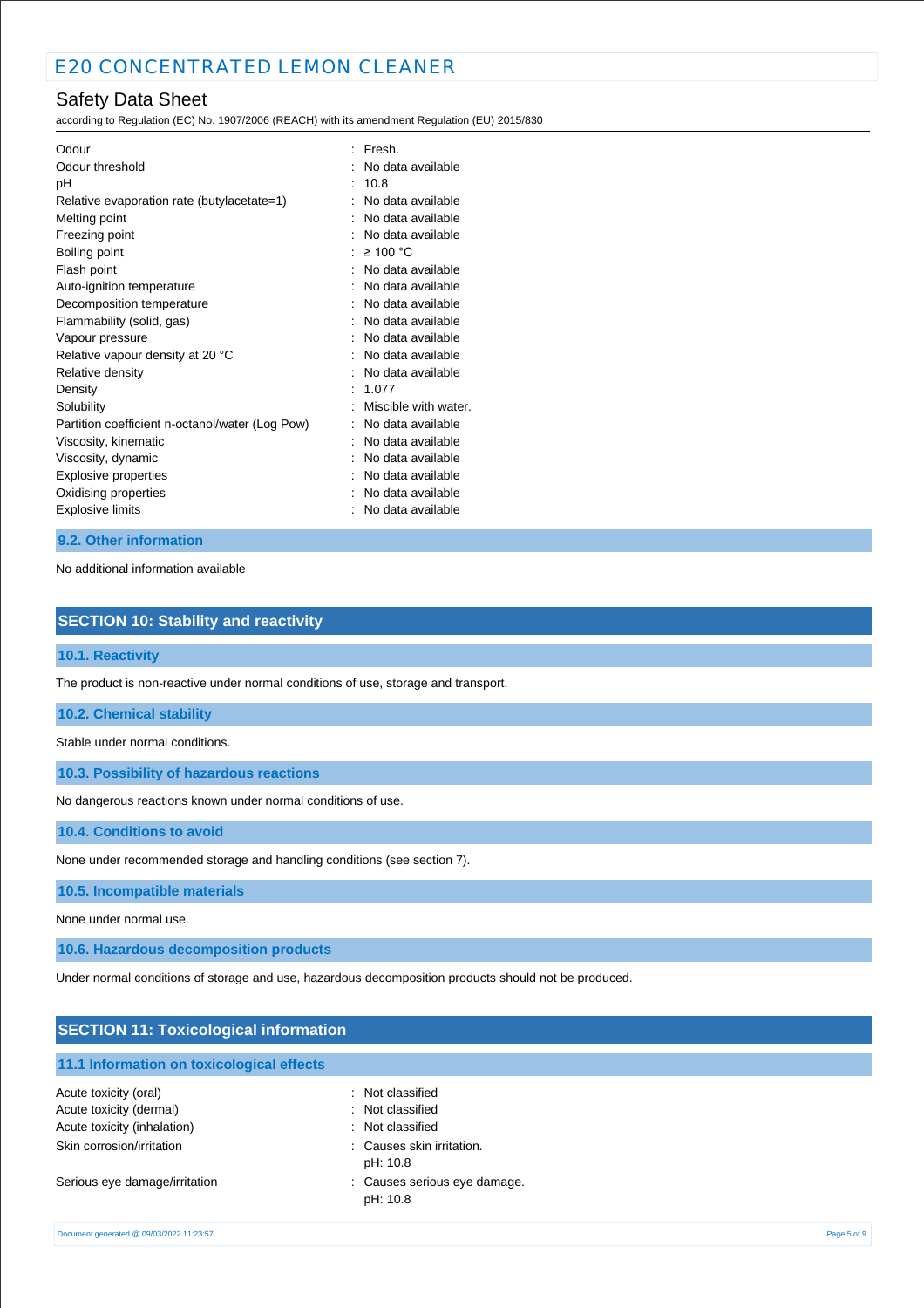# Safety Data Sheet

according to Regulation (EC) No. 1907/2006 (REACH) with its amendment Regulation (EU) 2015/830

| Respiratory or skin sensitisation | : Not classified |
|-----------------------------------|------------------|
| Germ cell mutagenicity            | : Not classified |
| Carcinogenicity                   | : Not classified |
| Reproductive toxicity             | : Not classified |
| STOT-single exposure              | : Not classified |
| STOT-repeated exposure            | : Not classified |
| Aspiration hazard                 | : Not classified |

# **SECTION 12: Ecological information**

| 12.1. Toxicity                                               |                                                    |
|--------------------------------------------------------------|----------------------------------------------------|
| Hazardous to the aquatic environment, short-term<br>(acute)  | : Very toxic to aquatic life.                      |
| Hazardous to the aquatic environment, long-term<br>(chronic) | : Toxic to aquatic life with long lasting effects. |
| Alcohol Alkoxylate (166736-08-9)                             |                                                    |
| LC50 - Fish [1]                                              | $10 - 100$ mg/l                                    |
| EC50 - Crustacea [1]                                         | $10 - 100$ mg/l                                    |
| ErC50 other aquatic plants                                   | $10 - 100$ mg/l                                    |
| 12.2. Persistence and degradability                          |                                                    |
| No additional information available                          |                                                    |
| 12.3. Bioaccumulative potential                              |                                                    |
| No additional information available                          |                                                    |
| 12.4. Mobility in soil                                       |                                                    |
| No additional information available                          |                                                    |
| 12.5. Results of PBT and vPvB assessment                     |                                                    |
| No additional information available                          |                                                    |
| 12.6. Other adverse effects                                  |                                                    |
| No additional information available                          |                                                    |
| <b>SECTION 13: Disposal considerations</b>                   |                                                    |
| 13.1. Waste treatment methods                                |                                                    |

No additional information available

# **SECTION 14: Transport information**

In accordance with ADR / IMDG / IATA

| 14.1 UN number                |                                                       |
|-------------------------------|-------------------------------------------------------|
| UN-No. (ADR)                  | : UN 3082                                             |
| UN-No. (IMDG)                 | $:$ UN 3082                                           |
| UN-No. (IATA)                 | $:$ UN 3082                                           |
| 14.2. UN proper shipping name |                                                       |
| Proper Shipping Name (ADR)    | : ENVIRONMENTALLY HAZARDOUS SUBSTANCE, LIQUID, N.O.S. |
| Proper Shipping Name (IMDG)   | : ENVIRONMENTALLY HAZARDOUS SUBSTANCE, LIQUID, N.O.S. |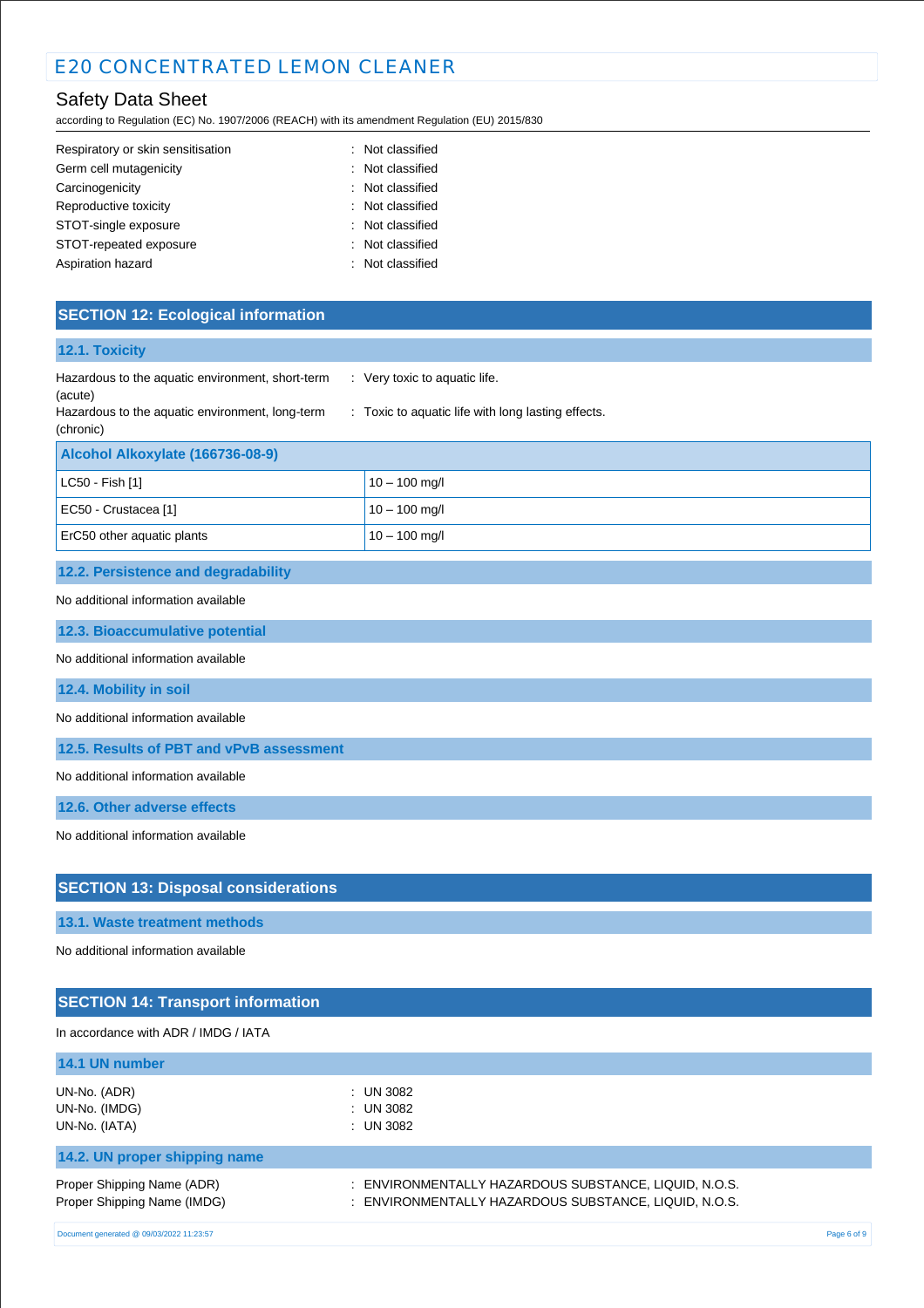# Safety Data Sheet

according to Regulation (EC) No. 1907/2006 (REACH) with its amendment Regulation (EU) 2015/830

| Proper Shipping Name (IATA)<br>Transport document description (ADR) | : Environmentally hazardous substance, liquid, n.o.s.<br>: UN 3082 ENVIRONMENTALLY HAZARDOUS SUBSTANCE, LIQUID, N.O.S.<br>(ALKYLDIMETHYLBENZYLAMMONIUM CHLORIDE, DIDECYL DIMETHYLAMMONIUM<br>CHLORIDE), $9$ , III, $(-)$ |
|---------------------------------------------------------------------|--------------------------------------------------------------------------------------------------------------------------------------------------------------------------------------------------------------------------|
| Transport document description (IMDG)                               | : UN 3082 ENVIRONMENTALLY HAZARDOUS SUBSTANCE, LIQUID, N.O.S.<br>(ALKYLDIMETHYLBENZYLAMMONIUM CHLORIDE, DIDECYL DIMETHYLAMMONIUM<br>CHLORIDE), 9, III                                                                    |
| Transport document description (IATA)                               | : UN 3082 Environmentally hazardous substance, liquid, n.o.s.<br>(ALKYLDIMETHYLBENZYLAMMONIUM CHLORIDE, DIDECYL DIMETHYLAMMONIUM<br>CHLORIDE), 9, III                                                                    |

# **14.3. Transport hazard class(es)**

Transport hazard class(es) (ADR) : 9 Danger labels (ADR) : 9



:

:

#### **IMDG**

Transport hazard class(es) (IMDG) : 9<br>Danger labels (IMDG) : 9 Danger labels (IMDG)

Transport hazard class(es) (IATA) : 9<br>Danger labels (IATA) : 9 Danger labels (IATA)



| 14.4. Packing group                                                                                                                                                                                                                             |                                                                                                                                                                                                                                                                                                                                                                                                                                        |
|-------------------------------------------------------------------------------------------------------------------------------------------------------------------------------------------------------------------------------------------------|----------------------------------------------------------------------------------------------------------------------------------------------------------------------------------------------------------------------------------------------------------------------------------------------------------------------------------------------------------------------------------------------------------------------------------------|
| Packing group (ADR)<br>Packing group (IMDG)<br>Packing group (IATA)                                                                                                                                                                             | $\therefore$ III<br>$\therefore$ $\blacksquare$<br>: III                                                                                                                                                                                                                                                                                                                                                                               |
| <b>14.5. Environmental hazards</b>                                                                                                                                                                                                              |                                                                                                                                                                                                                                                                                                                                                                                                                                        |
| Dangerous for the environment<br>Marine pollutant<br>Other information                                                                                                                                                                          | : Yes (Environmentally hazardous substances derogation applies (quantity of liquids $\leq$ 5 litres<br>or net mass of solids $\leq$ 5 kg). The environmentally hazardous substance mark is therefore<br>not required, as stated in the ADR regulation, section 5.2.1.8.1.)<br>: Yes (IMDG 5.2.1.6.1 derogation applies (quantity of liquids ≤ 5 litres or net mass of solids ≤<br>$5$ kg))<br>: No supplementary information available |
| 14.6. Special precautions for user                                                                                                                                                                                                              |                                                                                                                                                                                                                                                                                                                                                                                                                                        |
| <b>Overland transport</b><br>Classification code (ADR)<br>Special provisions (ADR)<br>Limited quantities (ADR)<br>Excepted quantities (ADR)<br>Packing instructions (ADR)<br>Special packing provisions (ADR)<br>Mixed packing provisions (ADR) | : M6<br>: 274, 335, 375, 601<br>: 51<br>$\therefore$ E1<br>: P001, IBC03, LP01, R001<br>$:$ PP1<br>: MP19                                                                                                                                                                                                                                                                                                                              |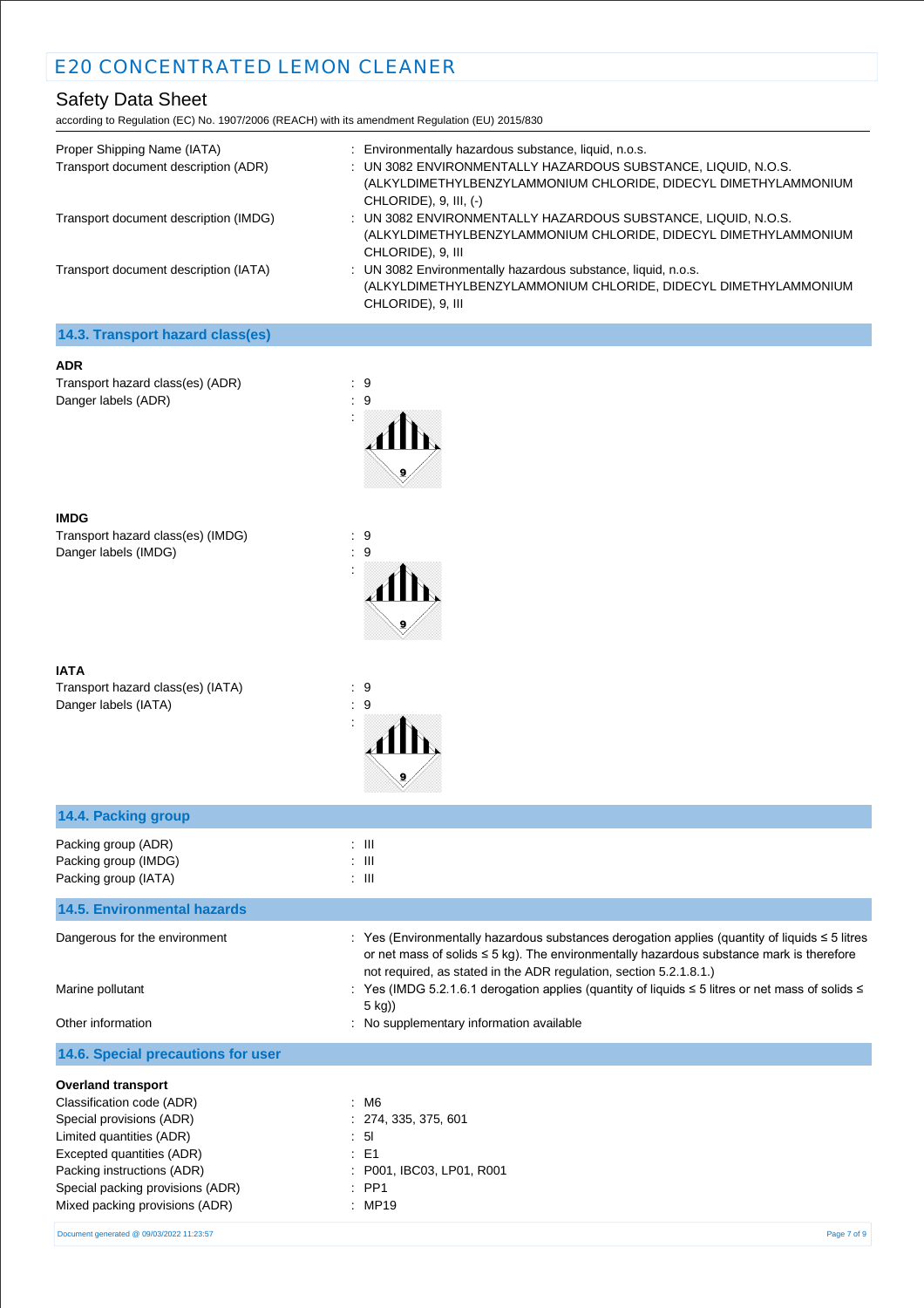# Safety Data Sheet

according to Regulation (EC) No. 1907/2006 (REACH) with its amendment Regulation (EU) 2015/830

| Portable tank and bulk container instructions (ADR)<br>Portable tank and bulk container special provisions<br>(ADR) | : T4<br>TP1, TP29<br>÷.    |
|---------------------------------------------------------------------------------------------------------------------|----------------------------|
| Tank code (ADR)                                                                                                     | LGBV                       |
| Vehicle for tank carriage                                                                                           | : AT                       |
| Transport category (ADR)                                                                                            | 3                          |
| Special provisions for carriage - Packages (ADR)                                                                    | : V12                      |
| Special provisions for carriage - Loading, unloading<br>and handling (ADR)                                          | $:$ CV13                   |
| Hazard identification number (Kemler No.)                                                                           | $\ddot{\phantom{a}}$<br>90 |
| Orange plates                                                                                                       | 90<br>3082                 |
| Tunnel restriction code (ADR)                                                                                       |                            |
| <b>Transport by sea</b>                                                                                             |                            |
| Special provisions (IMDG)                                                                                           | : 274, 335, 969            |
| Limited quantities (IMDG)                                                                                           | 5 L                        |
| Excepted quantities (IMDG)                                                                                          | $E = 1$                    |
| Packing instructions (IMDG)                                                                                         | : P001, LP01               |
| Special packing provisions (IMDG)                                                                                   | PP <sub>1</sub>            |
| IBC packing instructions (IMDG)                                                                                     | IBC03                      |
| Tank instructions (IMDG)                                                                                            | : T4                       |
| Tank special provisions (IMDG)                                                                                      | $:$ TP2, TP29              |
| EmS-No. (Fire)                                                                                                      | $F-A$                      |
| EmS-No. (Spillage)                                                                                                  | S-F                        |
| Stowage category (IMDG)                                                                                             | : A                        |
| Air transport                                                                                                       |                            |
| PCA Excepted quantities (IATA)                                                                                      | $E = 1$                    |
| PCA Limited quantities (IATA)                                                                                       | : Y964                     |
| PCA limited quantity max net quantity (IATA)                                                                        | 30kgG                      |
| PCA packing instructions (IATA)                                                                                     | 964                        |
| PCA max net quantity (IATA)                                                                                         | 450L                       |
| CAO packing instructions (IATA)                                                                                     | 964                        |
| CAO max net quantity (IATA)                                                                                         | 450L                       |
| Special provisions (IATA)                                                                                           | A97, A158, A197            |
| ERG code (IATA)                                                                                                     | 9L                         |
| 14.7. Transport in bulk according to Annex II of Marpol and the IBC Code                                            |                            |

IBC code : Not applicable.

# **SECTION 15: Regulatory information**

**15.1. Safety, health and environmental regulations/legislation specific for the substance or mixture**

### **15.1.1. EU-Regulations**

Contains no REACH substances with Annex XVII restrictions

Contains no substance on the REACH candidate list

Contains no REACH Annex XIV substances

Substances subject to Regulation (EU) No 649/2012 of the European Parliament and of the Council of 4 july 2012 concerning the export and import of hazardous chemicals: Didecyldimethylammonium chloride (7173-51-5)

Contains no substance subject to Regulation (EU) No 2019/1021 of the European Parliament and of the Council of 20 June 2019 on persistent organic pollutants

Contains no substance subject to Regulation (EU) 2019/1148 of the European Parliament and of the Council of 20 June 2019 on the marketing and use of explosives precursors.

#### **Allergenic fragrances > 0,01%:** HEXYL CINNAMAL D-LIMONENE